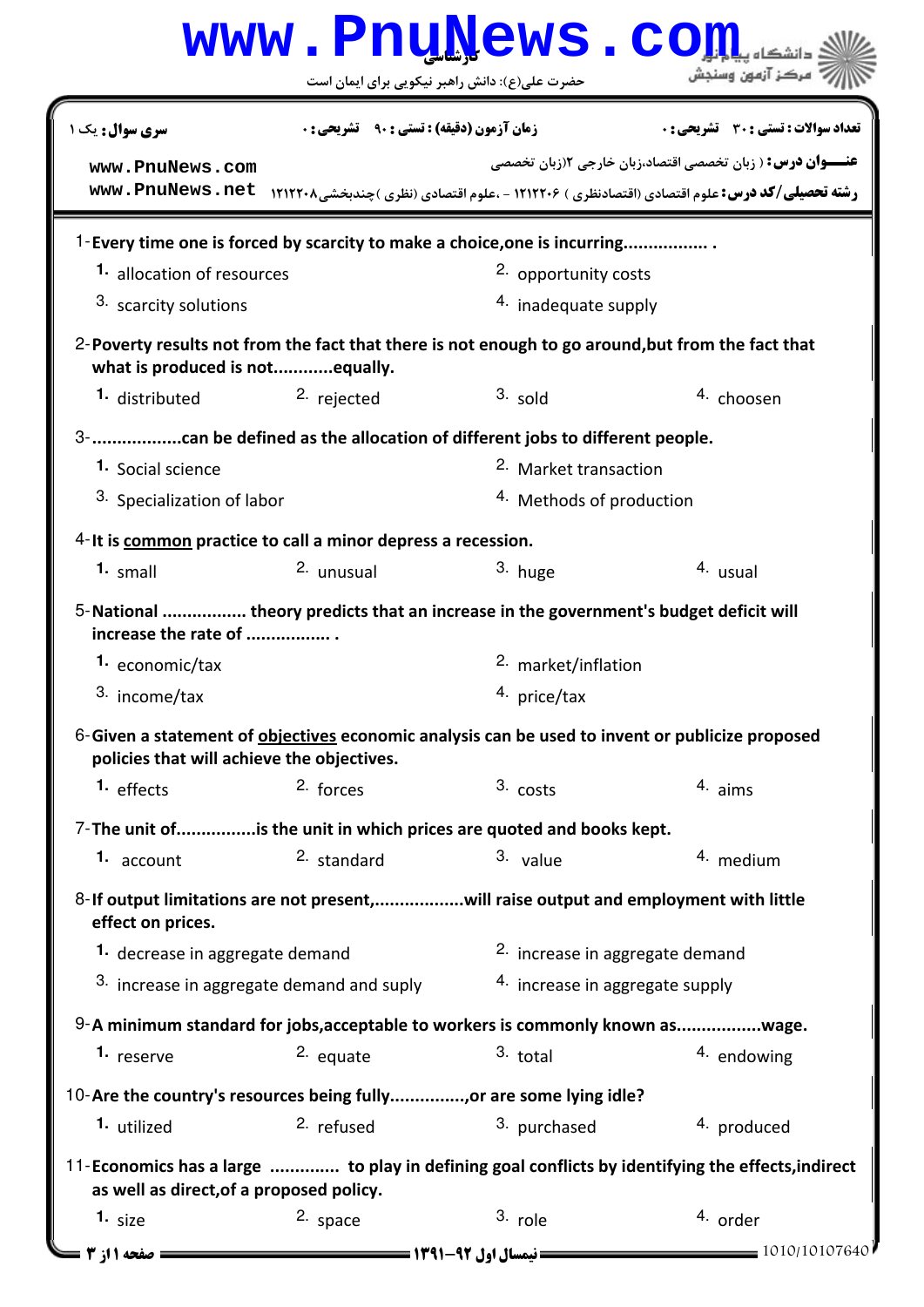|                                                                                                                              |                                                   | www.PnuNews.co                 |                                                                                                                                                                          |  |  |  |
|------------------------------------------------------------------------------------------------------------------------------|---------------------------------------------------|--------------------------------|--------------------------------------------------------------------------------------------------------------------------------------------------------------------------|--|--|--|
|                                                                                                                              | حضرت علی(ع): دانش راهبر نیکویی برای ایمان است     |                                | مركز آزمون وسنجش                                                                                                                                                         |  |  |  |
| <b>سری سوال :</b> یک ۱                                                                                                       | <b>زمان آزمون (دقیقه) : تستی : ۹۰٪ تشریحی : 0</b> |                                | تعداد سوالات : تستي : 30 ٪ تشريحي : 0                                                                                                                                    |  |  |  |
| www.PnuNews.com<br>www.PnuNews.net                                                                                           |                                                   |                                | <b>عنــــوان درس:</b> ( زبان تخصصي اقتصاد،زبان خارجي ٢(زبان تخصصي<br><b>رشته تحصیلی/کد درس:</b> علوم اقتصادی (اقتصادنظری ) ۱۲۱۲۲۰۶ - ،علوم اقتصادی (نظری )چندبخشی۱۲۱۲۲۰۸ |  |  |  |
| 12-cost and comfort are the factors in choosing a new house.                                                                 |                                                   |                                |                                                                                                                                                                          |  |  |  |
| 1. determinig                                                                                                                | <sup>2.</sup> determined                          | 3. determination               | 4. determine                                                                                                                                                             |  |  |  |
| 13-As the economic recession continued, many firms were forced into                                                          |                                                   |                                |                                                                                                                                                                          |  |  |  |
| 1. wage rigidity                                                                                                             |                                                   | 2. precautionary balance       |                                                                                                                                                                          |  |  |  |
| 3. store of value                                                                                                            |                                                   | 4. insolvency                  |                                                                                                                                                                          |  |  |  |
| 14-The difference between macroeconomics and microeconomics is primarily the empasis<br>and                                  |                                                   |                                |                                                                                                                                                                          |  |  |  |
| 1. exposition                                                                                                                | 2. conflict                                       | 3. economists                  | 4. operation                                                                                                                                                             |  |  |  |
| 15-In the case of unemployment,is going to                                                                                   |                                                   |                                |                                                                                                                                                                          |  |  |  |
| 1. potential buyers/increase                                                                                                 |                                                   | 2. product/increase            |                                                                                                                                                                          |  |  |  |
| 3. stabilization policies/waste                                                                                              |                                                   | 4. potential output/waste      |                                                                                                                                                                          |  |  |  |
|                                                                                                                              |                                                   |                                |                                                                                                                                                                          |  |  |  |
| 1. spending/intermediate goods                                                                                               |                                                   | <sup>2.</sup> income/loans     |                                                                                                                                                                          |  |  |  |
| 3. earnings/income                                                                                                           |                                                   | 4. spending/income             |                                                                                                                                                                          |  |  |  |
|                                                                                                                              |                                                   |                                |                                                                                                                                                                          |  |  |  |
| 1. Added value                                                                                                               |                                                   |                                | 2. Gross product                                                                                                                                                         |  |  |  |
| 3. Underproduction                                                                                                           |                                                   | <sup>4</sup> Disposable income |                                                                                                                                                                          |  |  |  |
| 18- are employees who voluntarily leave their current employment either to change jobs<br>or to leave labor force.           |                                                   |                                |                                                                                                                                                                          |  |  |  |
| 1. Managers                                                                                                                  | 2. Unemployers                                    | 3. Quitors                     | 4. Refraners                                                                                                                                                             |  |  |  |
| 19-Which part of the GNP should be set aside in order to maintain the productive capacity of the<br>economy?                 |                                                   |                                |                                                                                                                                                                          |  |  |  |
| 1. intermediate goods                                                                                                        |                                                   | <sup>2.</sup> budget deficit   |                                                                                                                                                                          |  |  |  |
| 3. depreciation                                                                                                              |                                                   | 4. fiscal policy               |                                                                                                                                                                          |  |  |  |
| 20-How does one acquire the greates return from expenditure on energy and time?                                              |                                                   |                                |                                                                                                                                                                          |  |  |  |
| 1. spending                                                                                                                  | 2. waste                                          | 3. charge                      | 4. passing                                                                                                                                                               |  |  |  |
| 21-He was hesitant about giving a loan to us because our project was speculative and there were no<br>guarantees of success. |                                                   |                                |                                                                                                                                                                          |  |  |  |
| 1. sure                                                                                                                      | 2. certain                                        | 3. ultimate                    | 4. unpractical                                                                                                                                                           |  |  |  |
|                                                                                                                              |                                                   |                                |                                                                                                                                                                          |  |  |  |